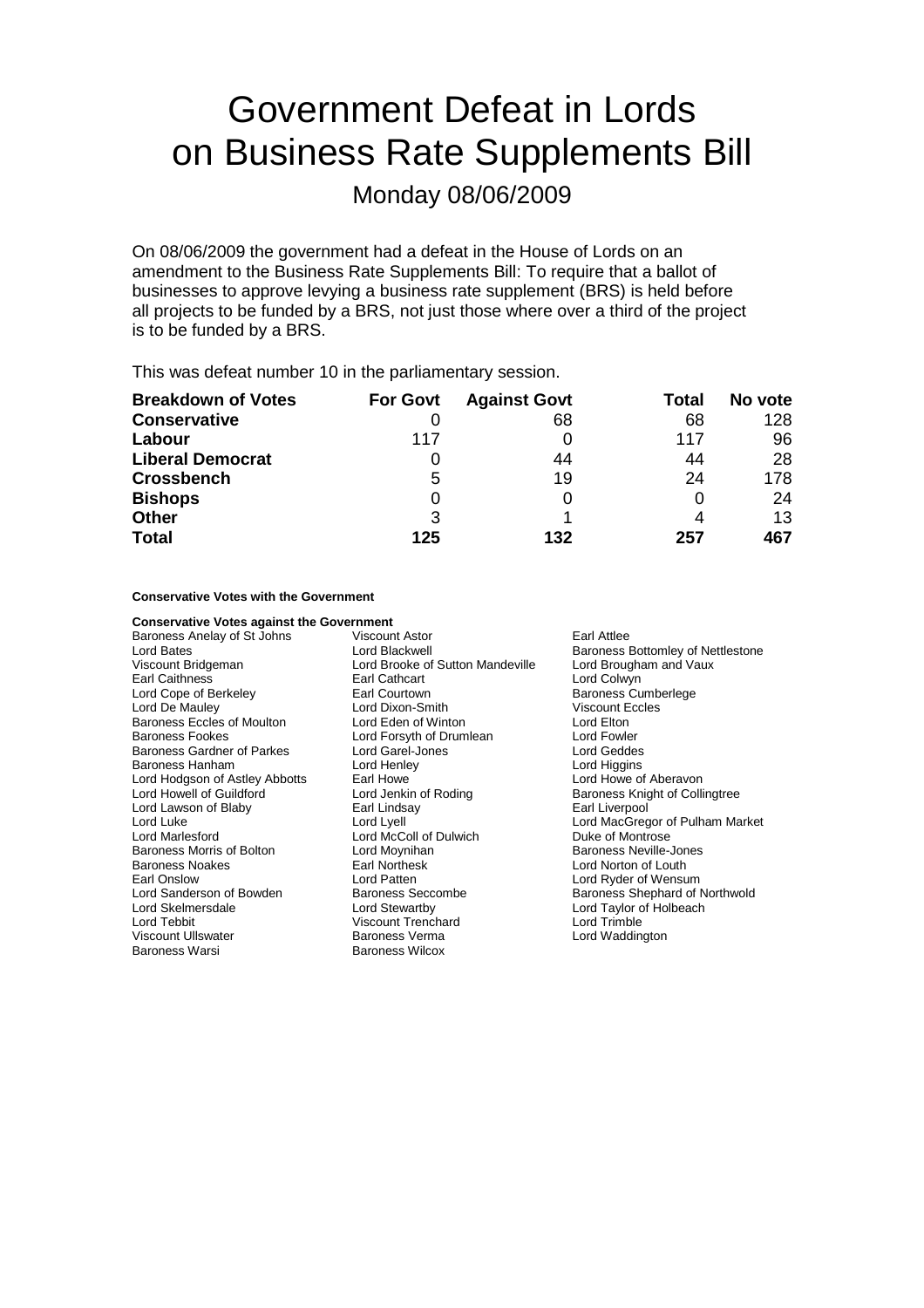### **Labour Votes with the Government**

Lord Acton Baroness Adams of Craigielea Lord Adonis Lord Ahmed **Baroness Amos** Cord Anderson of Swansea<br>
Lord Archer of Sandwell **Bach** Lord Bach **Lord Bassam of Brighton** Lord Archer of Sandwell **Lord Bach** Lord Bach Lord Bassam of Brighton<br>
Lord Barch Lord Bach Lord Bach Lord Bach Barchess Billingham Lord Bilston **Communist Baroness Blood Communist Communist Communist Communist Communist Communist Communist Co<br>
Lord Brook Lord Brook Lord Brook Lord Brook Lord Brook Lord Brook Lord Brook** Lord Bragg dentil Lord Brett Lord Brett Lord Brooke of Alverthorpe<br>
Lord Brookman Muslem Lord Brooks of Tremorfa<br>
Lord Brookman Muslem Lord Brooks of Tremorfa Lord Brooks of Tremorfa Lord Brooks of Tremorfa Lord Campbell-Savours Lord Campbell-Savours Lord Clinton-Davis Lord Carter of Coles<br>
Baroness Cohen of Pimlico<br>
Lord Corbett of Castle Vale Lord Cunningham of Felling Lord Davies of Oldham Lord Davies of Coldham Lord Davies of Coldham Lord Davies of Abersoche Lord Plater Lord Davies of Coity<br>
Lord Evans of Temple Guiting Lord Evans of Parkside<br>
Lord Evans of Temple Guiting Lord Evans of Parkside Lord Faulkner of Worcester Lord Evans of Temple Guiting Lord Evans of Parkside Lord Eaulkner of Worceste<br>Lord Filkin Lord Foster of Bishop Auckland Lord Foulkes of Cumnock Lord Filkin Lord Foster of Bishop Auckland Lord Foulkes of Bishop Auckland Lord Foulkes of Cumnock Baroness Gibson of Market Rasen Lord Giddens Baroness Gale Baroness Gibson of Market Rasen Lord Giddens<br>Baroness Golding Saroness Goudie Lord Gordon of Strathblane Baroness Goudie Baroness Gould of Potternewton Lord Gould of Brookwood Lord Graham of Edmonton Lord Graham of Edmonton Lord Graham of Edmonton Lord Graham of Edmonton Lord Graham of Edmonton Lord Graham of Edmonton Lord Graham of Edmonton Lord Griffiths of Burry Port Lord Grocott Lord Harris of Lord Harris of Core Lord Harris of Lord Haven Lord Harris of Lord Haven Lord Haven Lord Haven Lord Haven Lord Haven Lord Haven Lord Haven Lord Haven Lord Haven Lord Lord Hart of Chilton<br>
Baroness Henig<br>
Lord Howarth of Newport Lord Hughes of Woodside Lord Hunt of Kings Heath Lord Janner of Braunstone Baroness Jones of Whitchurch Lord Jones Lord Jordan Lord King of West Bromwich Lord Leitch Lord Lord Lipsey Lord Lormethage Christen Lord Lofthouse of Pontefract<br>
Lord Macdonald of Tradeston Lord Mackenzie of Framwellgate Lord Mandelson Baroness Massey of Darwen Lord Maxton Lord Maxton Lord McKenzie of Luton<br>Lord Mitchell Baroness Morgan of Drefelin Baroness Morgan of Huvton Baroness Morris of Yardley **Lord Morris of Aberavon** Lord Morris of Handsworth Lord Morris of Handsworth Lord O'Neill of Clackmannan Lord Patel of Blackburn Lord Myners **Lord O'Neill of Clackmannan** Lord Patel of Blackburn Lord Patel of Blackburn<br>Baroness Prosser **Lord Puttnam** Lord Puttnam Baroness Quin Baroness Prosser Lord Puttnam Baroness Prosser Lord Puttnam Baroness Lord Rea Lord Richard **Communist Communist Lord Rooker** Cord Rosser<br>
Lord Rowlands **Communist Cord Communist Cord Same Cord Sawyer**<br>
Lord Rowlands Communist Communist Cord Research Cord Care Baroness Royall of Blaisdon Lord Rowlands **Baroness Royall of Blaisdon**<br> **Baroness Royall of Blaisdon**<br> **Baroness Royall of Sheldon** Lord Soley<br>Baroness Taylor of Bolton Lord Temple-Morris Lord Temple-Morris Lord Temple-Morris Lord Tunnic<br>Lord Tunnic liffe Lord Tomlinson Lord Tunnicliffe Baroness Uddin Baroness Warwick of Undercliffe

Lord Bernstein of Craigweil Lord Corbett of Castle Vale Baroness Crawley<br>
Lord Davies of Oldham<br>
Lord Davies of Abersoch Lord Gordon of Strathblane Baroness Goudie<br>
Lord Gould of Brookwood Lord Graham of Edmonton Lord Mackenzie of Framwellgate Lord Mandelson<br>Lord Maxton Lord McKenzie of Luton **Baroness Morgan of Drefelin** Lord Rea Baroness Rendell of Babergh<br>
Lord Rooker Lord Rosser Baroness Wall of New Barnet Lord Warne<br>Baroness Whitaker Lord Whitty Baroness Wilkins Lord Woolmer of Leeds Lord Young of Norwood Green

Baroness Howells of St Davids Viscount Simon Lord Stone of Blackheath Baroness Symons of Vernham Dean<br>
Lord Temple-Morris **Baroness Thornton** 

#### **Labour Votes against the Government**

### **Liberal Democrat Votes with the Government**

## **Liberal Democrat Votes against the Government**

Lord Ashdown of Norton-sub-Hamdon Baroness Barker<br>Lord Chidgey Lord Clement-Jones Baroness Bonham-Carter of Yarnbury Lord Chidgey Lord Clement Lord Clement Lord Clement<br>Lord Cotter Lord Dukes Lord Dukes Lord Cotter Lord Dholakia Lord Dykes Baroness Falkner of Margravine Earl Glasgow **Lord Goodhart** Class Lord Greaves<br>
Baroness Hamwee **Baroness Harris of Richmond** Lord Hooson Baroness Harris of Richmond Lord Hooson<br>
Lord Lee of Trafford **Lord Livess Lord Livsev of Talgarth** Lord Kirkwood of Kirkhope<br>Baroness Maddock Lord McNally **Baroness Miller of Chilthorne Domer** Baroness Neuberger **Lord Newby Example 2** Baroness Nicholson of Winterbourne<br>Baroness Northover **Baroness** Lord Oakeshott of Seagrove Bay Lord Redesdale Baroness Northover Lord Oakeshott of Seagrove Bay Lord Redesdale Lord Roberts of Llandudno<br>
Lord Roberts of Llandudno<br>
Lord Shutt of Greetland Lord Steel of Aikwood Baroness Scott of Needham Market Lord Shutt of Greetland Lord Steel of Aikwood Lord Taverne **Baroness Thomas of Winchester** Lord Thom<br>Baroness Thomas of Walliswood Baroness Tonge **Lord Tope** Baroness Thomas of Walliswood<br>Lord Tordoff Baroness Walmsley

### **Crossbench Votes with the Government**

| Lord Best                                      | Lord Elystan-Morgan  | Lord Haskins     |
|------------------------------------------------|----------------------|------------------|
| Lord Kilclooney                                | Lord Low of Dalston  |                  |
| <b>Crossbench Votes against the Government</b> |                      |                  |
| Viscount Colville of Culross                   | Lord Craig of Radley | Baroness D'Souza |